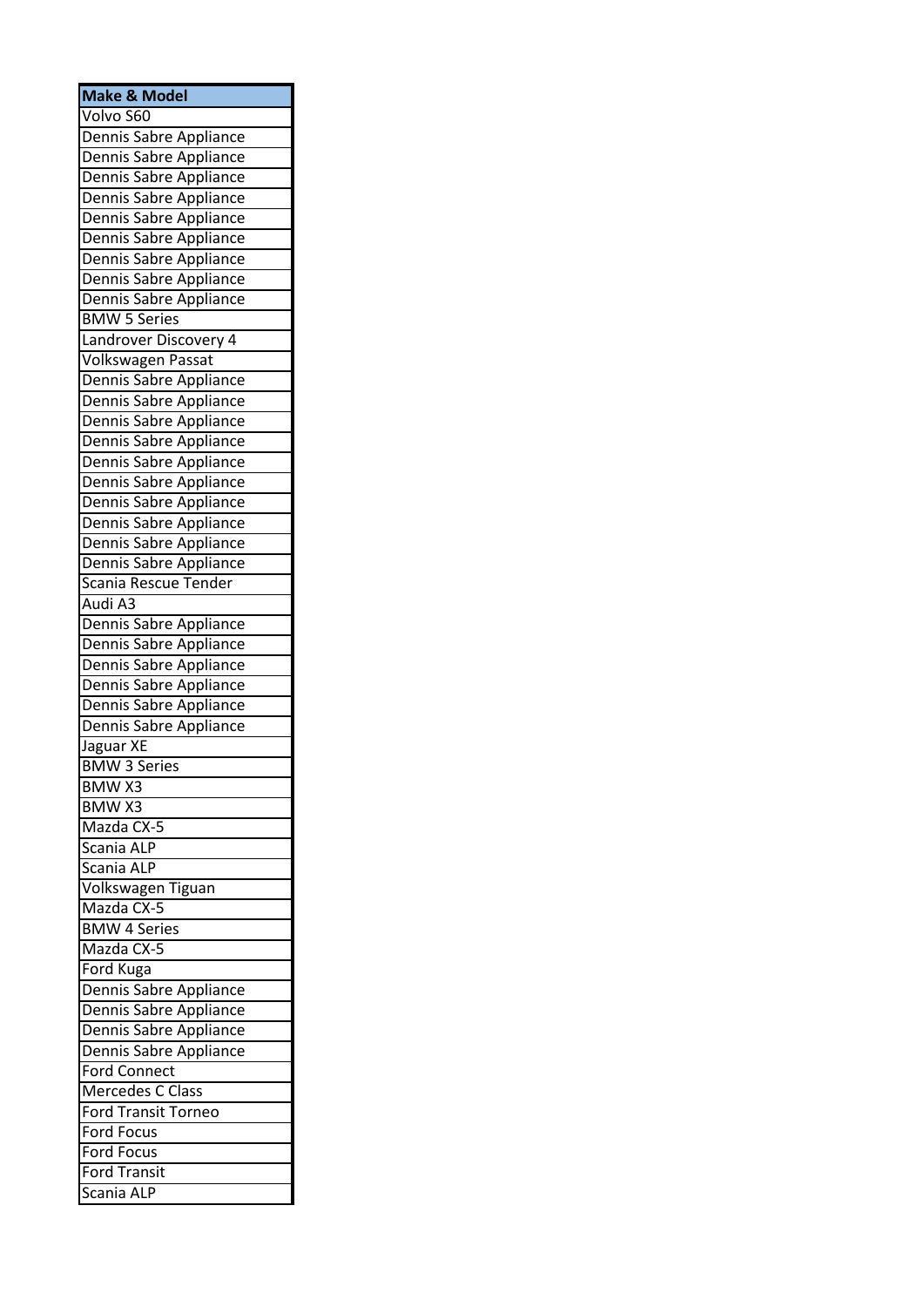| <b>Ford Focus</b>           |
|-----------------------------|
| Ford Focus                  |
| Ford Focus                  |
| <b>Ford Focus</b>           |
| <b>Ford Focus</b>           |
| <b>Ford Focus</b>           |
| Ford Focus                  |
| Ford Focus                  |
| <b>Ford Focus</b>           |
| <b>Ford Focus</b>           |
| <b>Ford Focus</b>           |
|                             |
| <b>Ford Transit</b>         |
| <b>Ford Transit</b>         |
| <b>Ford Transit</b>         |
| <b>Ford Transit</b>         |
| Volkswagen Caddy            |
| Volkswagen Caddy            |
| <b>Ford Transit Connect</b> |
| <b>Ford Transit Connect</b> |
| <b>Ford Focus</b>           |
| <b>Ford Focus</b>           |
| <b>Ford Transit Connect</b> |
| <b>Ford Transit Connect</b> |
| Ford Transit Connect        |
| <b>Ford Transit Connect</b> |
| <b>Ford Transit Connect</b> |
| <b>Ford Transit Connect</b> |
| <b>Ford Transit Connect</b> |
| <b>Ford Transit Connect</b> |
| <b>Ford Transit Connect</b> |
| <b>Ford Transit Connect</b> |
| Scania 94D Appliance        |
| Scania 94D Appliance        |
| Scania 94D Appliance        |
|                             |
| Scania 94D Appliance        |
| Scania 94D Appliance        |
| Scania 94D Appliance        |
| Scania 94D Appliance        |
| Scania 94D Appliance        |
| Scania 94D Appliance        |
| Scania Rescue Tender        |
| Scania Rescue Tender        |
| <b>Ford Transit Torneo</b>  |
| Volvo V40                   |
| <b>Ford Transit Connect</b> |
| <b>Ford Focus</b>           |
| <b>Ford Transit Connect</b> |
| <b>Vauxhall Astra</b>       |
| <b>Vauxhall Astra</b>       |
| <b>Ford Transit</b>         |
| <b>Vauxhall Astra</b>       |
| <b>Vauxhall Astra</b>       |
| <b>Vauxhall Astra</b>       |
| Vauxhall Astra              |
| <b>Vauxhall Astra</b>       |
| Volkswagen Crafter          |
|                             |